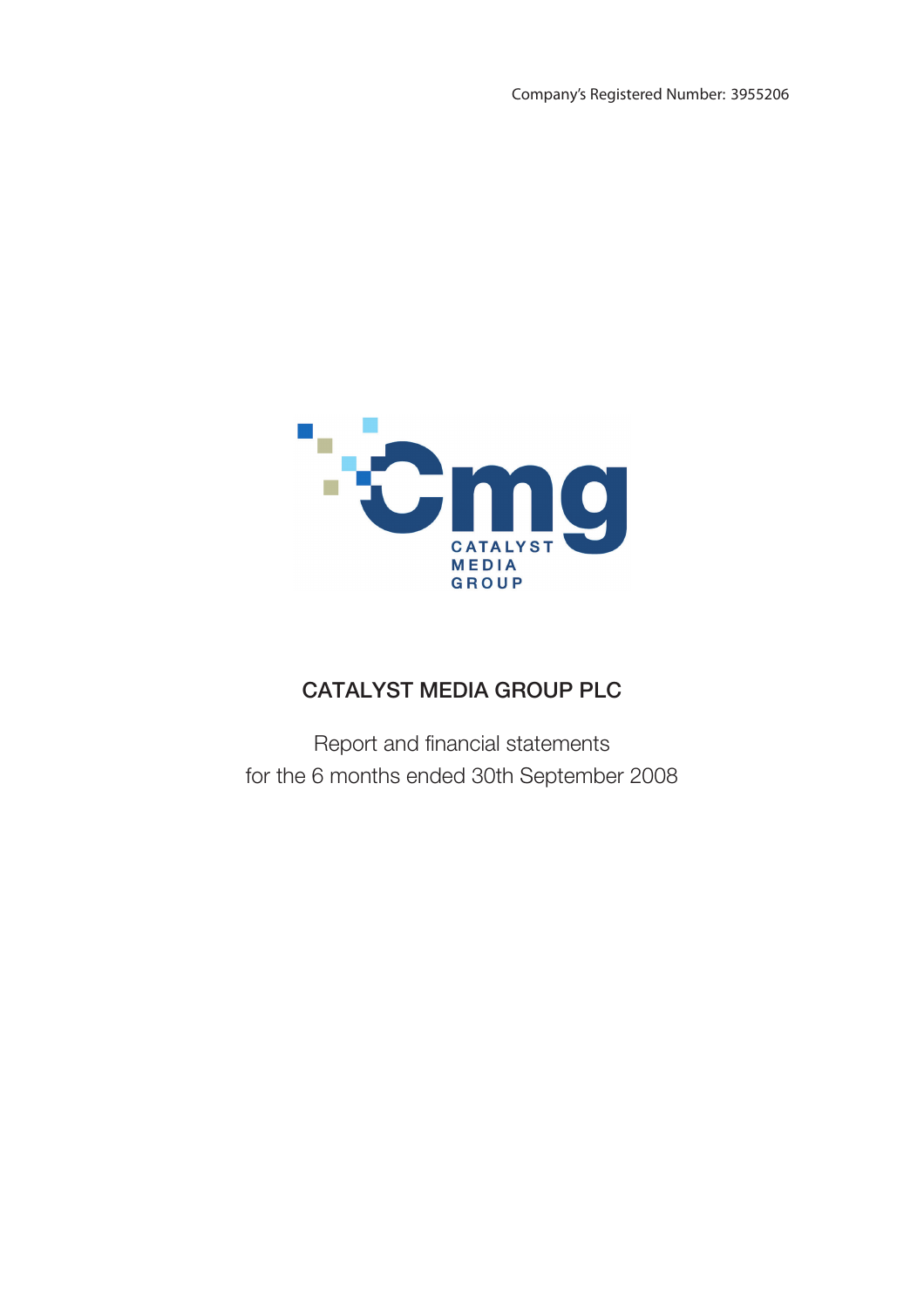**\_\_\_\_\_\_\_\_\_\_\_\_\_\_\_\_\_\_\_\_\_\_\_\_\_\_\_\_\_\_\_\_\_\_\_\_\_\_\_\_\_\_\_\_\_\_\_\_\_\_\_\_\_\_\_\_\_\_\_\_\_\_\_\_\_\_\_\_\_\_\_\_\_\_**

I am pleased to report that for the six months ended  $30<sup>th</sup>$  September 2008 the Group has generated a net profit before taxation of £386,205 (2007: a loss of £419,955). Net assets at 30 September 2008 were £23,544,804 (2007: £21,746,200). Net assets per share were 83.1 pence per share (2007: 80.3 pence per share).

During the period under review further savings were achieved with regard to recurring ongoing expenses. As previously reported the sale of Newsplayer was completed in April 2008 for £225,000 before costs. As a result the main asset of the Group remains the 20.54% stake in Satellite Information Services (Holdings) Ltd (SIS) and based on present information that company continues to perform in line with expectations.

CMG received a dividend of £3.07 million from SIS in October 2008 and following this receipt was able to reduce its overall indebtedness which now stands at £3,675,000 (30 Sept 2008: £7,807,571) The Board expects the recent reductions in the Bank of England base rate to further benefit the Group.

The online games of Tringo and Spoof are now almost fully developed and discussions continue with interested parties with regard to the marketing of these games. However, as previously mentioned, these are not considered core activities for the Group.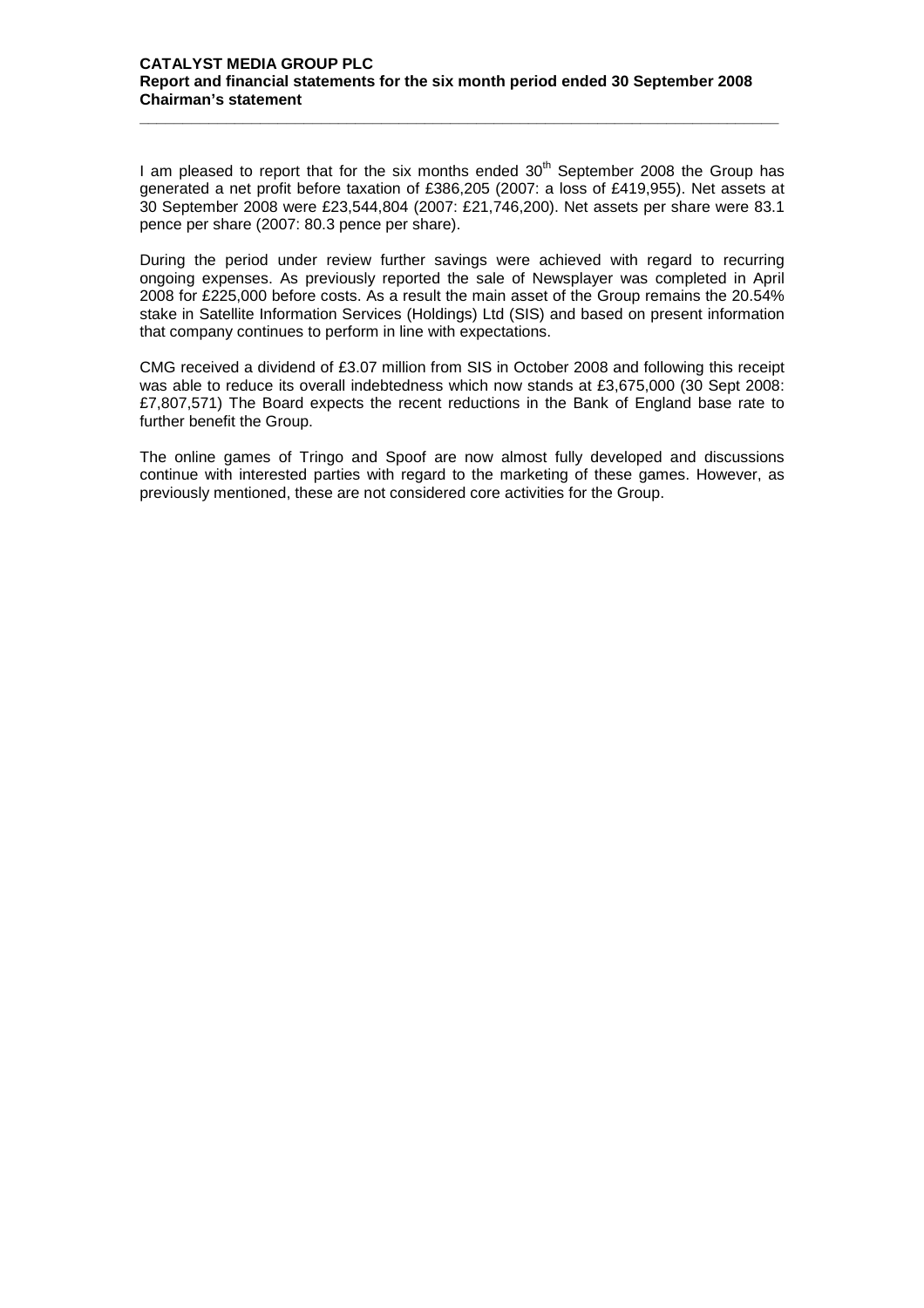## **CATALYST MEDIA GROUP PLC Report and financial statements for the six month period ended 30 September 2008 Consolidated interim income statement**

**\_\_\_\_\_\_\_\_\_\_\_\_\_\_\_\_\_\_\_\_\_\_\_\_\_\_\_\_\_\_\_\_\_\_\_\_\_\_\_\_\_\_\_\_\_\_\_\_\_\_\_\_\_\_\_\_\_\_\_\_\_\_\_\_\_\_\_\_\_\_\_\_\_\_**

|                                                                  | <b>Notes</b> | 6 months<br>to 30<br><b>September</b><br>2008 | 6 months<br>to 30<br>September<br>2007 | Year to 31<br><b>March</b><br>2008 |
|------------------------------------------------------------------|--------------|-----------------------------------------------|----------------------------------------|------------------------------------|
|                                                                  |              | £<br><b>Unaudited</b>                         | £<br><b>Unaudited</b>                  | <b>Audited</b>                     |
| Revenue                                                          |              | 29,470                                        | 92,730                                 | 130,337                            |
| Cost of sales                                                    |              |                                               | (1,936)                                |                                    |
| Gross profit                                                     |              | 29,470                                        | 90,794                                 | 130,337                            |
| Administrative expenses                                          |              | (241, 306)                                    | (303,089)                              | (642, 703)                         |
| Loss on sale of subsidiary                                       |              |                                               |                                        | (21, 561)                          |
| Impairment of development costs<br>Total administrative expenses |              | (241, 306)                                    | (303, 089)                             | (129, 254)<br>(793, 518)           |
| Other income                                                     | 3            | 255,960                                       | 1,393                                  |                                    |
| Operating profit/(loss)                                          |              | 44,124                                        | (210, 902)                             | (663, 181)                         |
| Financial income                                                 |              | 23,198                                        | 35,309                                 | 64,646                             |
| <b>Financial costs</b>                                           | 4            | (624, 541)                                    | (1,544,336)                            | (1,809,778)                        |
| Net financial costs                                              |              | (601,343)                                     | (1,509,027)                            | (1,745,132)                        |
| Share of profit from equity-accounted associate                  |              | 943,424                                       | 1,299,974                              | 2,814,023                          |
| Profit/(loss) before tax                                         |              | 386,205                                       | (419, 955)                             | 405,710                            |
| <b>Taxation</b>                                                  |              | 219,121                                       | 275,009                                | 687,000                            |
| Profit/(loss) for the period from continuing<br>operations       |              | 605,326                                       | (144, 946)                             | 1,092,710                          |
| Loss for the period from discontinued operations                 |              |                                               |                                        | (132, 634)                         |
| Profit/(loss) for the period                                     |              | 605,326                                       | (144, 946)                             | 960,076                            |
| Earnings/(loss) per share:                                       | 5            |                                               |                                        |                                    |
| <b>Basic</b>                                                     |              | 2.1 <sub>p</sub>                              | (0.5p)                                 | 3.4 <sub>p</sub>                   |
| <b>Diluted</b>                                                   |              | 2.1 <sub>p</sub>                              | (0.5p)                                 | 3.4 <sub>p</sub>                   |
| Earnings/(loss) per share from continuing<br>operations:         | 5            |                                               |                                        |                                    |
| <b>Basic</b>                                                     |              | 2.1 <sub>p</sub>                              | (0.5p)                                 | 3.9 <sub>p</sub>                   |
| <b>Diluted</b>                                                   |              | $\overline{2}.1p$                             | (0.5p)                                 | 3.9 <sub>p</sub>                   |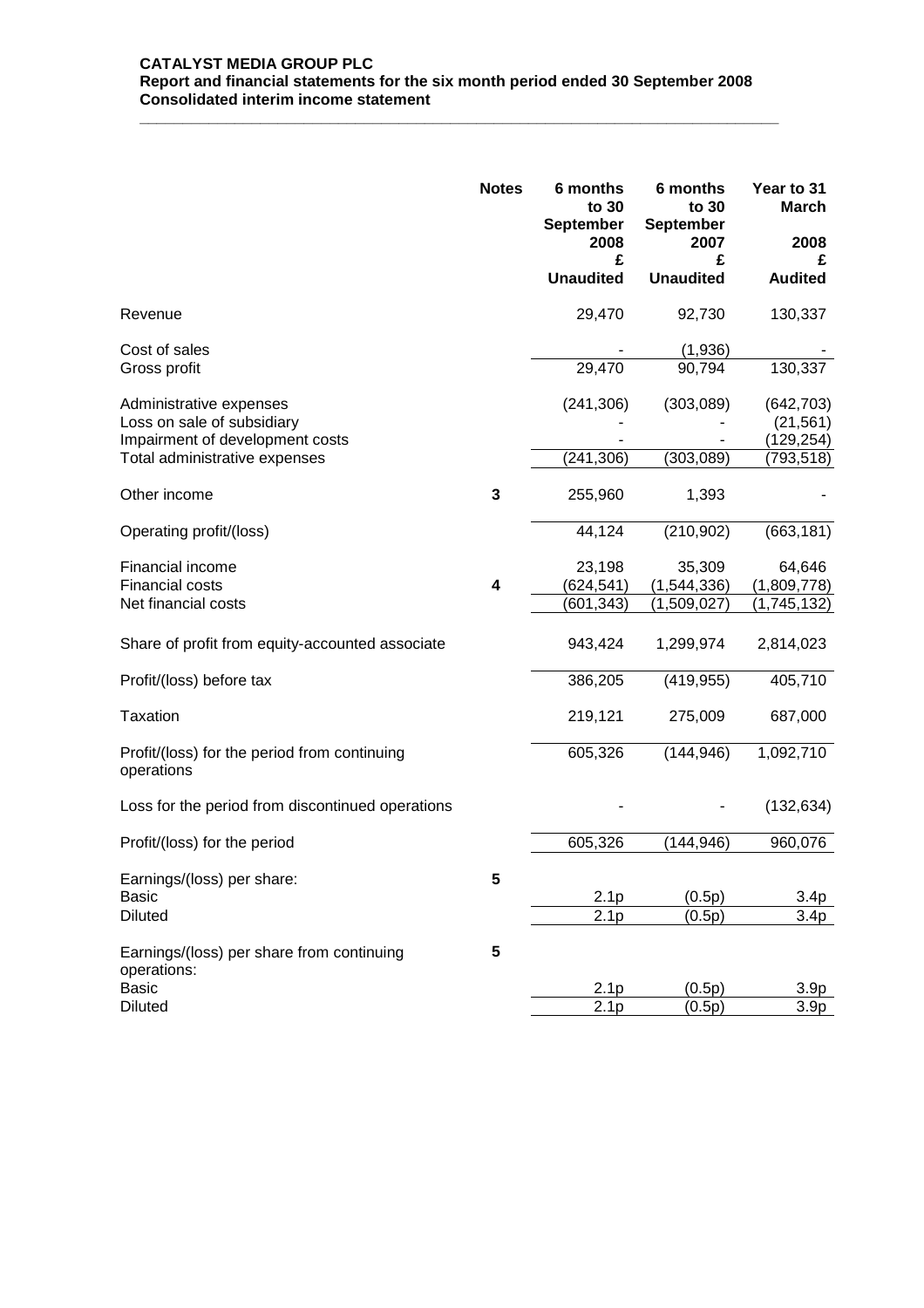**\_\_\_\_\_\_\_\_\_\_\_\_\_\_\_\_\_\_\_\_\_\_\_\_\_\_\_\_\_\_\_\_\_\_\_\_\_\_\_\_\_\_\_\_\_\_\_\_\_\_\_\_\_\_\_\_\_\_\_\_\_\_\_\_\_\_\_\_\_\_\_\_\_\_**

|                                                                      | 30<br>September<br>2008 | 30<br><b>September</b><br>2007 | 31 March<br>2008 |
|----------------------------------------------------------------------|-------------------------|--------------------------------|------------------|
|                                                                      | £                       | £                              | £                |
|                                                                      | <b>Unaudited</b>        | <b>Unaudited</b>               | <b>Audited</b>   |
| Assets                                                               |                         |                                |                  |
| <b>Non-current assets</b><br>Intangible assets                       | 66,447                  | 230,350                        | 66,447           |
| Property, plant and equipment                                        | 474                     | 2,797                          | 758              |
| Investment in associate                                              | 29,852,576              | 27,395,137                     | 28,909,152       |
|                                                                      | 29,919,497              | 27,628,284                     | 28,976,357       |
|                                                                      |                         |                                |                  |
| <b>Current assets</b>                                                |                         |                                |                  |
| Trade and other receivables                                          | 330,407                 | 575,833                        | 526,190          |
| Cash and cash equivalents                                            | 1,393,143               | 1,225,884                      | 1,209,088        |
|                                                                      | 1,723,550               | 1,801,717                      | 1,735,278        |
|                                                                      |                         |                                |                  |
| <b>Total assets</b>                                                  | 31,643,047              | 29,430,001                     | 30,711,635       |
| <b>Equity and liabilities</b>                                        |                         |                                |                  |
| Capital and reserves attributable to<br>equity holders of the parent |                         |                                |                  |
| Share capital                                                        | 9,243,197               | 9,243,197                      | 9,243,197        |
| Share premium                                                        | 38,904,450              | 38,904,450                     | 38,904,450       |
| Merger reserve                                                       | 2,402,674               | 2,402,674                      | 2,402,674        |
| <b>Translation reserve</b>                                           |                         | 30,998                         |                  |
| Retained deficit                                                     | (27,005,517)            | (28, 835, 119)                 | (27,610,843)     |
|                                                                      | 23,544,804              | 21,746,200                     | 22,939,478       |
|                                                                      |                         |                                |                  |
| <b>Non-current liabilities</b>                                       |                         |                                |                  |
| Interest-bearing loans and borrowings                                |                         | 7,119,749                      | 7,312,689        |
|                                                                      |                         |                                |                  |
| <b>Current liabilities</b>                                           |                         |                                |                  |
| Interest-bearing loans and borrowings                                | 7,807,571               |                                |                  |
| Trade and other payables                                             | 290,672                 | 564,052                        | 459,468          |
|                                                                      | 8,098,243               | 564,052                        | 459,468          |
| <b>Total equity and liabilities</b>                                  | 31,643,047              | 29,430,001                     | 30,711,635       |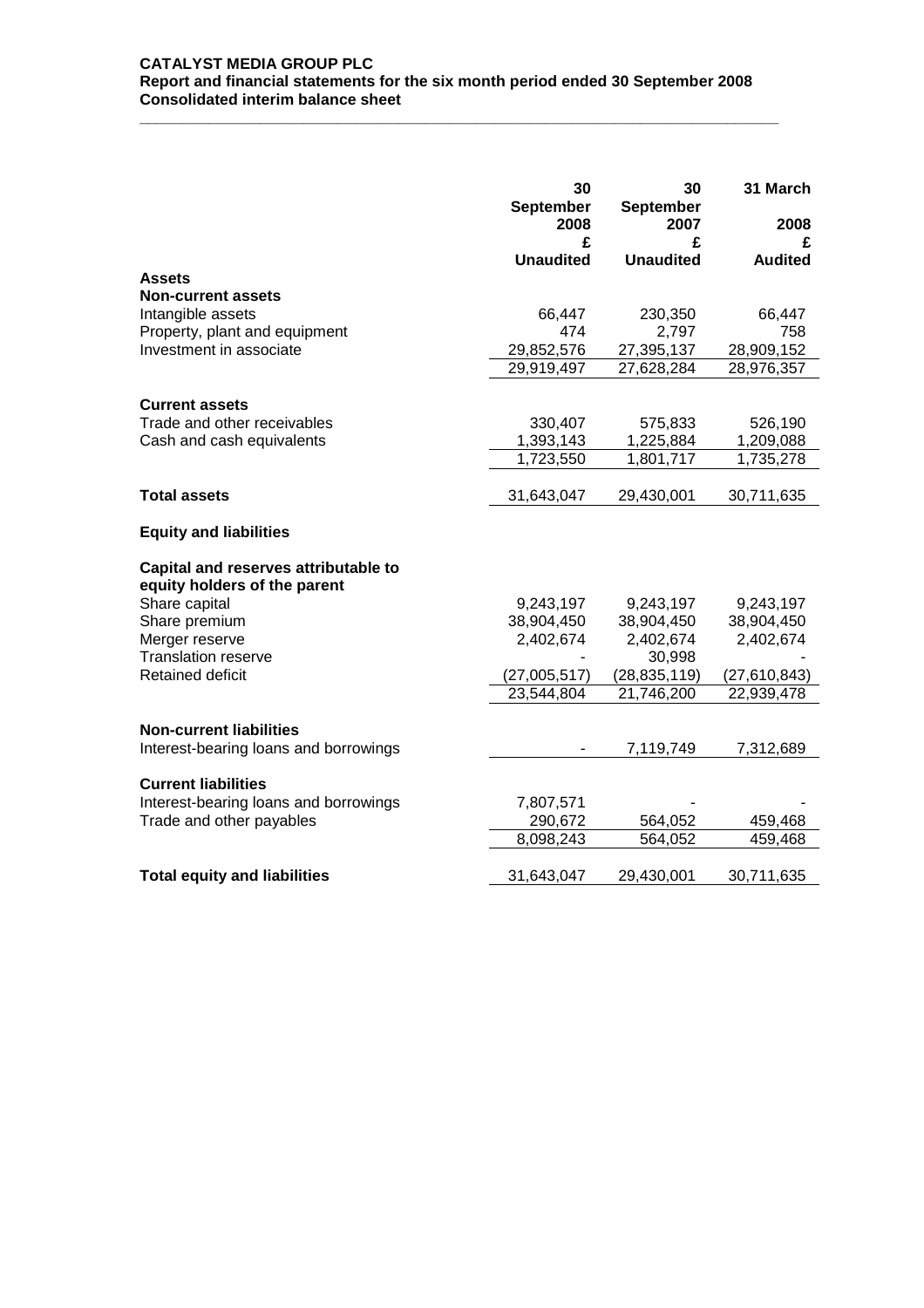# **CATALYST MEDIA GROUP PLC Report and financial statements for the six month period ended 30 September 2008 Consolidated interim statement of changes in equity**

|                                                     | <b>Share</b><br>capital  | <b>Share</b><br>Premium | <b>Merger</b><br>reserve | <b>Share-option</b><br>reserve | <b>Retained</b><br>deficit | <b>Total</b><br>shareholders<br>equity |
|-----------------------------------------------------|--------------------------|-------------------------|--------------------------|--------------------------------|----------------------------|----------------------------------------|
|                                                     | £<br><b>Unaudited</b>    | £<br><b>Unaudited</b>   | <b>Unaudited</b>         | <b>Unaudited</b>               | <b>Unaudited</b>           | <b>Unaudited</b>                       |
| At 1 April 2007                                     | 7,143,197                | 30,896,287              | 2,402,674                | 388,526                        | (28, 959, 445)             | 11,871,239                             |
| Profit for the year                                 |                          |                         |                          |                                | 960,076                    | 960,076                                |
| Total recognised in profit and loss for the year    |                          |                         |                          |                                | 960,076                    | 960,076                                |
| Share-based payment adjustment recognised in equity |                          |                         | $\blacksquare$           | (388, 526)                     | 388,526                    |                                        |
| Total recognised gains and losses in the year       | $\overline{\phantom{0}}$ | $\sim$                  | $\overline{\phantom{a}}$ | (388, 526)                     | 1,348,602                  | 960,076                                |
| Shares issued in the year<br>Share issue expenses   | 2,100,000                | 8,400,000<br>(391, 837) |                          |                                |                            | 10,500,000<br>(391, 837)               |
| At 31 March 2008                                    | 9,243,197                | 38,904,450              | 2,402,674                | $\sim$                         | (27,610,843)               | 22,939,478                             |
| At 1 April 2008                                     | 9,243,197                | 38,904,450              | 2,402,674                | ۰.                             | (27,610,843)               | 22,939,478                             |
| Profit for the period                               |                          |                         |                          | ۰.                             | 605,326                    | 605,326                                |
| Total recognised in profit and loss for the period  |                          |                         |                          |                                | 605,326                    | 605,326                                |
| At 30 September 2008                                | 9,243,197                | 38,904,450              | 2,402,674                | $\sim$                         | (27,005,517)               | 23,554,804                             |

**\_\_\_\_\_\_\_\_\_\_\_\_\_\_\_\_\_\_\_\_\_\_\_\_\_\_\_\_\_\_\_\_\_\_\_\_\_\_\_\_\_\_\_\_\_\_\_\_\_\_\_\_\_\_\_\_\_\_\_\_\_\_\_\_\_\_\_\_\_\_\_\_\_\_\_\_\_\_\_\_\_\_\_\_\_\_\_\_\_\_\_\_\_\_\_\_\_\_\_\_\_\_\_\_\_\_\_\_\_\_\_\_\_\_\_\_\_\_\_\_\_\_\_\_\_**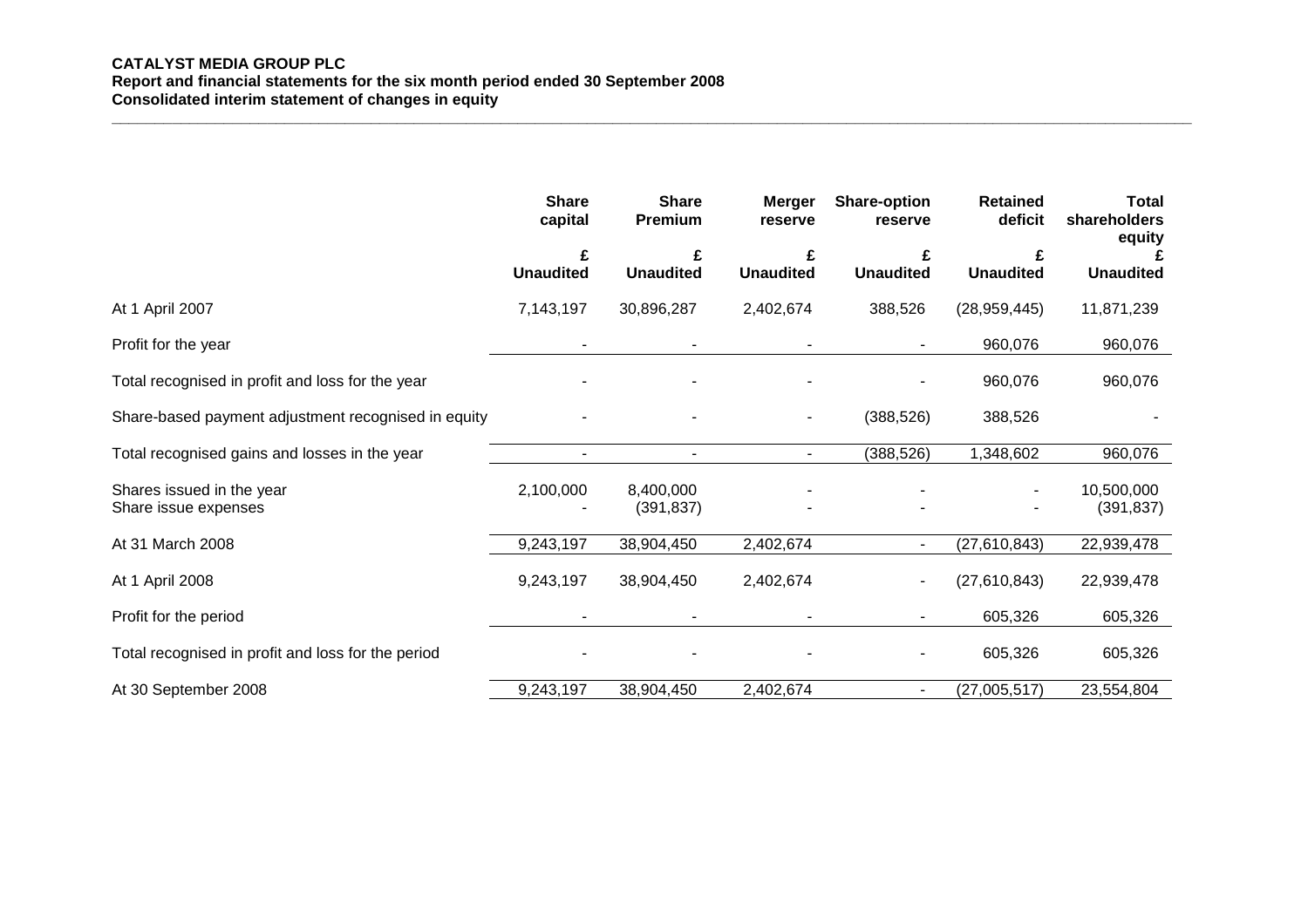## **CATALYST MEDIA GROUP PLC Report and financial statements for the six month period ended 30 September 2008 Consolidated interim cash flow statement**

**\_\_\_\_\_\_\_\_\_\_\_\_\_\_\_\_\_\_\_\_\_\_\_\_\_\_\_\_\_\_\_\_\_\_\_\_\_\_\_\_\_\_\_\_\_\_\_\_\_\_\_\_\_\_\_\_\_\_\_\_\_\_\_\_\_\_\_\_\_\_\_\_\_\_**

|                                                               | 6 months to<br>30<br><b>September</b> | 6 months to<br>30<br><b>September</b> | Year to 31<br><b>March</b> |  |
|---------------------------------------------------------------|---------------------------------------|---------------------------------------|----------------------------|--|
|                                                               | 2008                                  | 2007                                  | 2008                       |  |
|                                                               | £<br><b>Unaudited</b>                 | £<br><b>Unaudited</b>                 | <b>Audited</b>             |  |
| Cash flow from operating activities                           |                                       |                                       |                            |  |
| Profit/(loss) before taxation including discontinued          |                                       |                                       |                            |  |
| operations                                                    | 386,205                               | (419, 955)                            | 273,076                    |  |
| Adjustments for:<br>Depreciation, amortisation and impairment | 284                                   | 394,898                               | 168,522                    |  |
| Share of profit from associate                                | (943, 424)                            | (1, 299, 974)                         | (2,814,023)                |  |
| (Profit)/loss from sale of subsidiary and interest in         |                                       |                                       |                            |  |
| associate                                                     | (255,960)                             | (1, 393)                              | 61,566                     |  |
| Loss on sale of plant and equipment                           |                                       |                                       | 113                        |  |
| Finance income                                                | (23, 198)                             |                                       | (64, 646)                  |  |
| Finance expense<br>Corporation taxes recovered                | 624,541<br>323,644                    | 1,544,336<br>275,009                  | 1,809,778<br>618,887       |  |
|                                                               |                                       |                                       |                            |  |
| Net cash flow from operating activities before                |                                       |                                       |                            |  |
| changes in working capital                                    | 112,092                               | 492,921                               | 53,273                     |  |
| Decrease in trade and other receivables                       | 195,783                               | 362,053                               | 256,592                    |  |
| Increase/(decrease) in trade and other payables               | (12, 314)                             | (2,268,745)                           | (1,442,966)                |  |
| Net cash flow generated from/(used) in operating              |                                       |                                       |                            |  |
| activities                                                    | 295,561                               | (1, 413, 771)                         | (1, 133, 101)              |  |
| <b>Investing activities</b>                                   |                                       |                                       |                            |  |
| Payments for property, plant and equipment                    |                                       |                                       | (669)                      |  |
| Dividend received from associate                              |                                       | 2,053,685                             | 2,053,685                  |  |
| Interest received                                             | 23,198                                | 35,309                                | 64,646                     |  |
| Sale of subsidiary                                            | 213,746                               | 93,248                                | 93,248                     |  |
|                                                               |                                       |                                       |                            |  |
| Net cash flow from investing activities                       | 236,944                               | 2,182,242                             | 2,210,910                  |  |
| <b>Financing activities</b>                                   |                                       |                                       |                            |  |
| Issue of ordinary shares                                      |                                       | 10,500,000                            | 10,500,000                 |  |
| Cost of share issue                                           |                                       | (391, 837)                            | (391, 837)                 |  |
| Proceeds from long-term borrowings                            |                                       | 7,410,000                             | 7,312,689                  |  |
| Repayment of long-term borrowings                             |                                       | (17, 465, 000)                        | (17, 465, 000)             |  |
| Interest and early redemption fees paid                       | (348, 450)                            | (1,544,336)                           | (1,773,159)                |  |
| Net cash flow from financing activities                       | (348, 450)                            | (1, 491, 173)                         | (1, 817, 307)              |  |
| Net increase/(decrease) in cash and cash                      |                                       |                                       |                            |  |
| equivalents in the period                                     | 184,055                               | (722, 702)                            | (739, 498)                 |  |
| Cash and cash equivalents at the beginning of the             |                                       |                                       |                            |  |
| period                                                        | 1,209,088                             | 1,948,586                             | 1,948,586                  |  |
| Cash and cash equivalents at the end of the<br>period         | 1,393,143                             | 1,225,884                             | 1,209,088                  |  |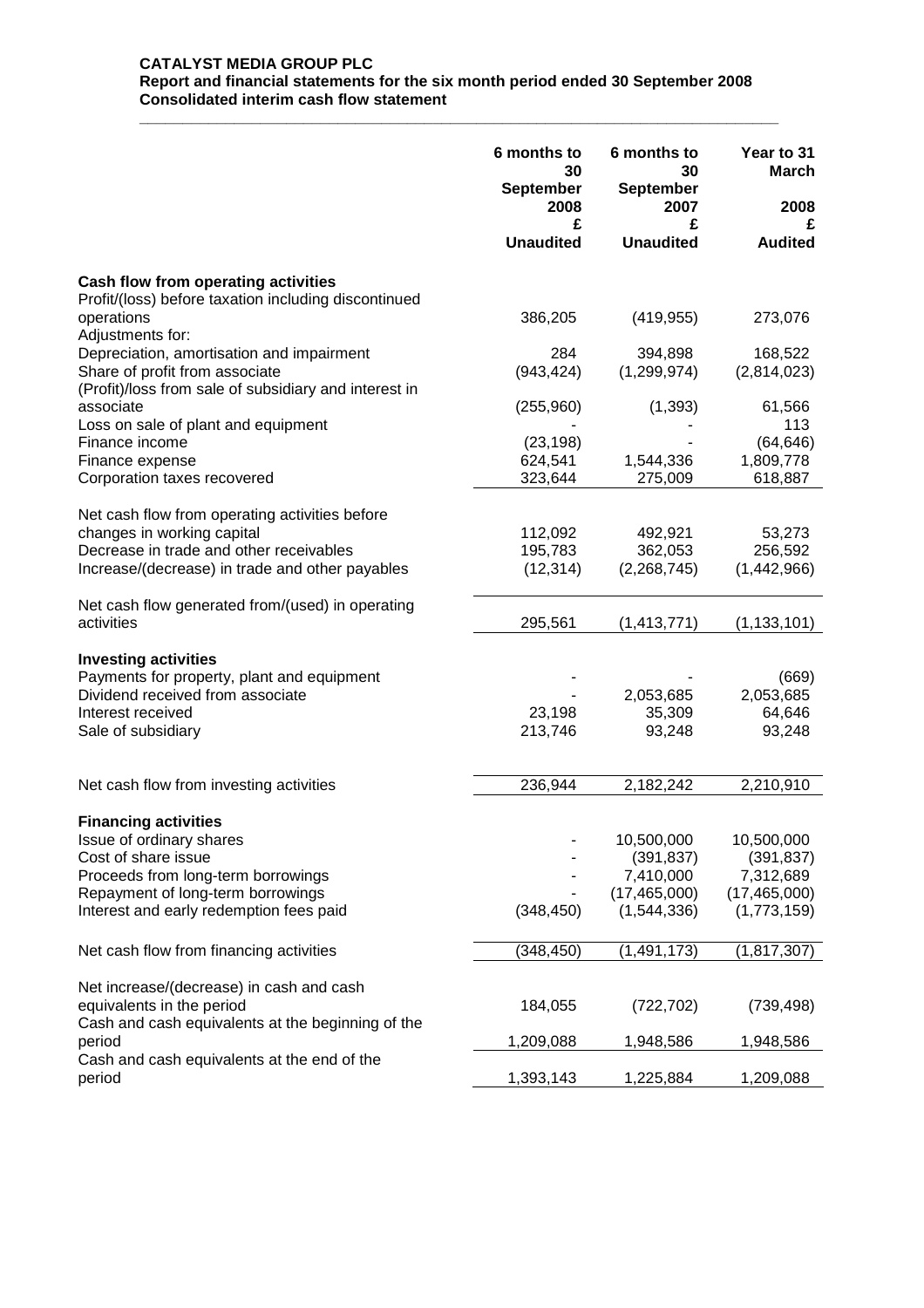#### **CATALYST MEDIA GROUP PLC Report and financial statements for the six month period ended 30 September 2008 Notes to the interim financial statements**

#### **1 Corporate information**

Catalyst Media Group Plc ("the Company") is a company incorporated in England and Wales and quoted on the London Stock Exchange's Alternative Investment Market.

**\_\_\_\_\_\_\_\_\_\_\_\_\_\_\_\_\_\_\_\_\_\_\_\_\_\_\_\_\_\_\_\_\_\_\_\_\_\_\_\_\_\_\_\_\_\_\_\_\_\_\_\_\_\_\_\_\_\_\_\_\_\_\_\_\_\_\_\_\_\_\_\_\_\_**

#### **2 Basis of preparation**

These interim financial statements of the Company and its subsidiaries ("the Group") for the six months ended 30 September 2008 have been prepared in accordance with International Financial Reporting Standards (IFRSs and IFRIC interpretations) as adopted by the European Union and also in accordance with the Companies Act 1985.

The accounting policies adopted for the preparation of this interim statement are consistent with the accounting policies adopted in the financial statements for the year ended 31 March 2008.

The financial information set out above does not constitute statutory accounts as defined in section 240 of the Companies Act 1985. Statutory accounts for the twelve months to 31 March 2008, on which the report of the auditors was unqualified and did not contain a statement under section 237 of the Companies Act 1985, have been filed with the Registrar of Companies.

#### **3 Disposal of subsidiary companies**

In April 2008 the Group sold Newsplayer Limited and Newsplayer International Limited. These operations were sold effectively at 1 April 2008 and did not contribute to operating activities in the period.

| 4 | <b>Finance expenses</b>                                              | 6 months<br>to 30<br><b>September</b><br>2008<br>£ | 6 months<br>to $30$<br><b>September</b><br>2007<br>£ | Year to 31<br>March<br>2008<br>£ |  |
|---|----------------------------------------------------------------------|----------------------------------------------------|------------------------------------------------------|----------------------------------|--|
|   | Interest payable<br>Amortisation of transaction costs and other loan | 348,450                                            | 576,467                                              | 841,909                          |  |
|   | redemption fees                                                      | 276,091                                            | 967,869                                              | 967,869                          |  |
|   |                                                                      | 624,541                                            | 1.544.336                                            | 1,809,778                        |  |